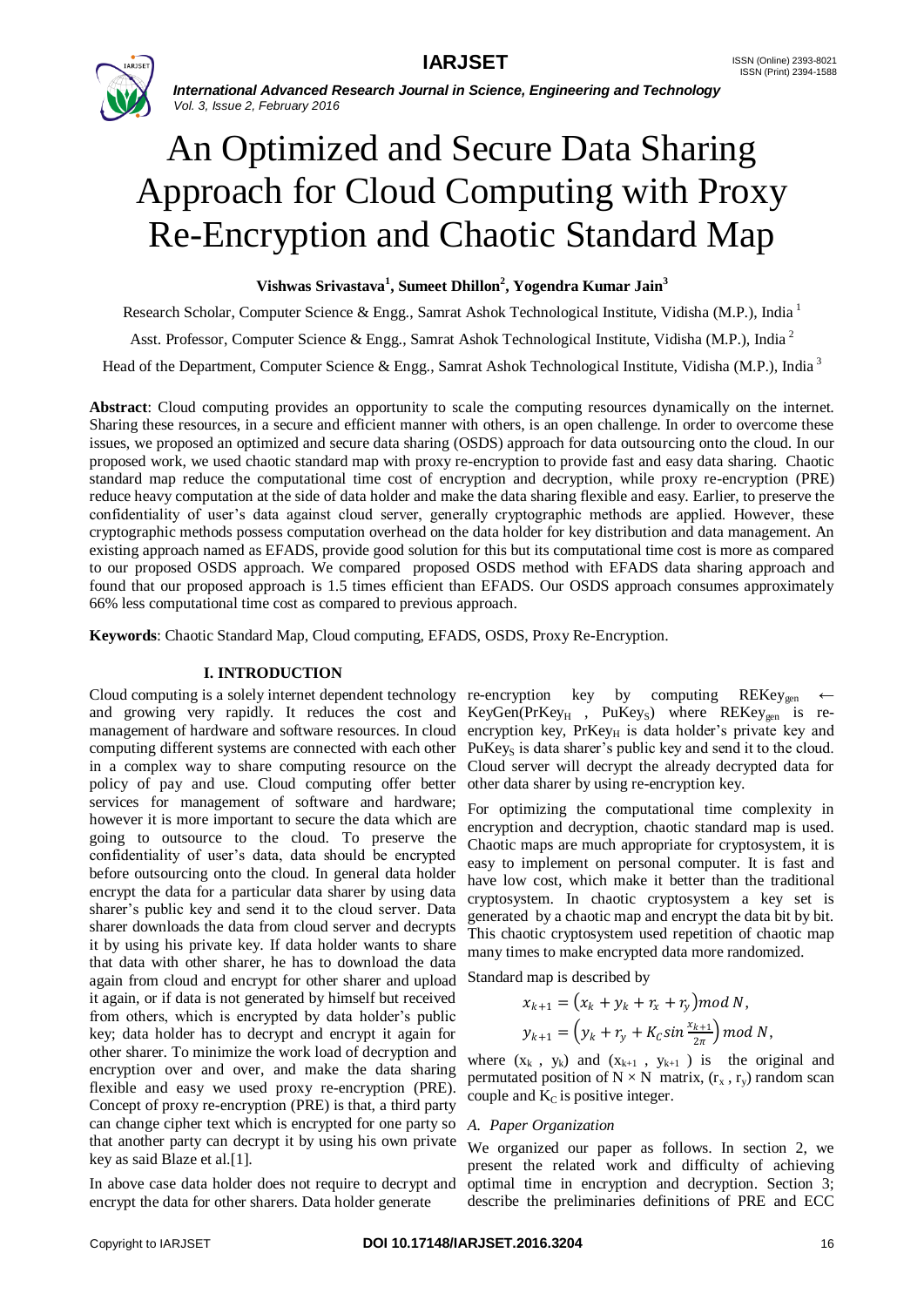

OSDS approach. In section 5, we describe the Later on, Desai et al. proposed a Chaos-Based System for performance evaluation. In section 6, we give the image encryption [24]; it provides encryption and conclusion of our proposed approach.

## **II. RELATED WORK**

Our proposed OSDS approach fills the area of "proxy reencryption" and "chaos based cryptosystem". Here we review some research works, which are related to our proposed approach.

*Proxy re-encryption*:In recent years, cryptographic file sharing system is good area in the research field. There are EFADS protocol. AFGH05 perform time-consuming many researchers has presented the work [2-7] till now. The concept of Proxy Re-Encryption (PRE) is given by Blaze et al. [1]. They introduced a general way in which an intermediate one between the participants of a two party might transform the data without "harming" the protocol and the scheme is only bidirectional. Ivan and Dodis [8] introduced simple definitions of the bidirectional and unidirectional PRE, and implemented the functions based on cryptosystem primitives such as IBE; their formal demonstrating of proxy cryptography significantly generalizes, simplifies and concurrently illuminates the model of "atomic proxy" proposed by Blaze.

Later on, Ateniese et al. proposed the first unidirectional PRE scheme and demonstrated some practical applications, with key-private PRE construction and demonstrate its CPA-security with simple Decisional Bilinear Diffie Hellman assumption and its key-privacy under the Decision Linear assumption in the standard model. In 2007, Canetti and Hohenberger [9] presented the CCA security model for PRE, and demonstrated the first IND-CCA2 secure bidirectional PRE. Tang and Weng solely presented the definition of Type-based PRE and conditional PRE in Tang et al., 2008 [10] and Weng et al., 2009[11] respectively. A lot of research work has been carried out [12-19] on different PRE schemes with different security properties. The proxy re-encryption with anonymity is demonstrated by Ateniese et al. [16]. Later on, Shao et al. [20 and 21] enhanced the idea of anonymity in [16], and presented diverse anonymous PRE scheme. However, all of the existing anonymous PRE schemes need the time-consuming operation–pairings.

However, the proxy in all these scheme provide the facility of transforming all the delegator's original cipher text and enable the decryption rights to delegatee, on the other hand "a proxy can transform the cipher text which is encrypted for one party so that another one can decrypt it  $\bullet M \leftarrow PRE\_Dec$  (PrKeys, C). On input a ciphertext and by using his own secrete key."

*Chaos based cryptosystem*:Designing a chaos based cryptosystem has become a hot area for researchers. In recent years many researchers contributed lot of work on chaos based cryptosystem. Lian et al. [22] introduced a block cipher based on the chaotic standard map, which have composition of three parts: a confusion process based on chaotic standard map, a diffusion process, and a key generator. Fridrich introduced Symmetric Ciphers Based on Two-dimensional Chaotic Maps, and suggested that a Where C is ciphertext for plaintext M under PuKey from chaos-based image encryption scheme should compose of PRE\_Enc.

elliptic curve cryptography. In section 4, we proposed our two processes: chaotic confusion and pixel diffusion [23]. decryption of image of any type, size and shape.

> In the literature so far, an approach proposed by Wei et al. [25] (EFADS protocol) are representative. EFADS protocol is a PRE-based data sharing protocol that is motivation of our proposed OSDS approach. However, EFADS protocol is not optimized, i.e., It consumes more time in encryption and decryption. Furthermore, The AFGH05 [4] and YWRL10 [7] protocol are motivation of operation–pairing. YWRL10 is attribute-based encryption (ABE) and slow re-encryption protocol. However, YWRL10 protocol is not flexible. Because the data holder should know the characteristics values of intended data sharer's before encrypting the shared data (i.e., the predecided sharer list is required). It is not good that the data holder can share the data only generated by him. EFADS protocol provide flexibility of sharing data i.e. data holder can shared data with sharer even the data is not generated but receive from others without disclosing his own private key. At last, their scheme is not efficient as expected due to the requirement of pairings.

# **III. PRELIMINARIES**

This section describes some basic knowledge about definitions of Proxy re-encryption and Elliptic curve cryptography which are used in our paper.

# *A. Proxy re-encryption*

PRE a unidirectional proxy re-encryption scheme has following probabilistic polynomial time algorithm.

- (PuKey, PrKey)  $\leftarrow$  Setup (p, q, n). On input security parameter, this algorithm outputs a public key and private key.
- REKey ← KeyGen (PrKey<sub>H</sub>, PuKey<sub>s</sub>). On input a private key PrKey<sub>H</sub> and public key PuKey<sub>s</sub>, the key generation algorithm outputs a re-encryption key REKey.
- $\bullet$  C  $\leftarrow$  PRE Enc (PuKey, M). On input a plaintext M and symmetric key K, the symmetric encryption algorithm outputs a ciphertext C for plaintext M.
- $K' \leftarrow PRE\_ReEnc (K, REKey)$ . On input a key K and re-encryption key REKey, the REnc algorithm generate ciphertext K' for key K.
- key K, the symmetric key decryption algorithm outputs original plaintext M.

# *Correctness*

The correctness property required following conditions.

PRE Dec (PrKey, PRE Enc (PuKey, M)) = M, and

PRE\_Dec (PrKey, PRE\_ReEnc (KeyGen (PrKey<sub>H</sub>,  $PuKey<sub>s</sub>$ , C)) = M,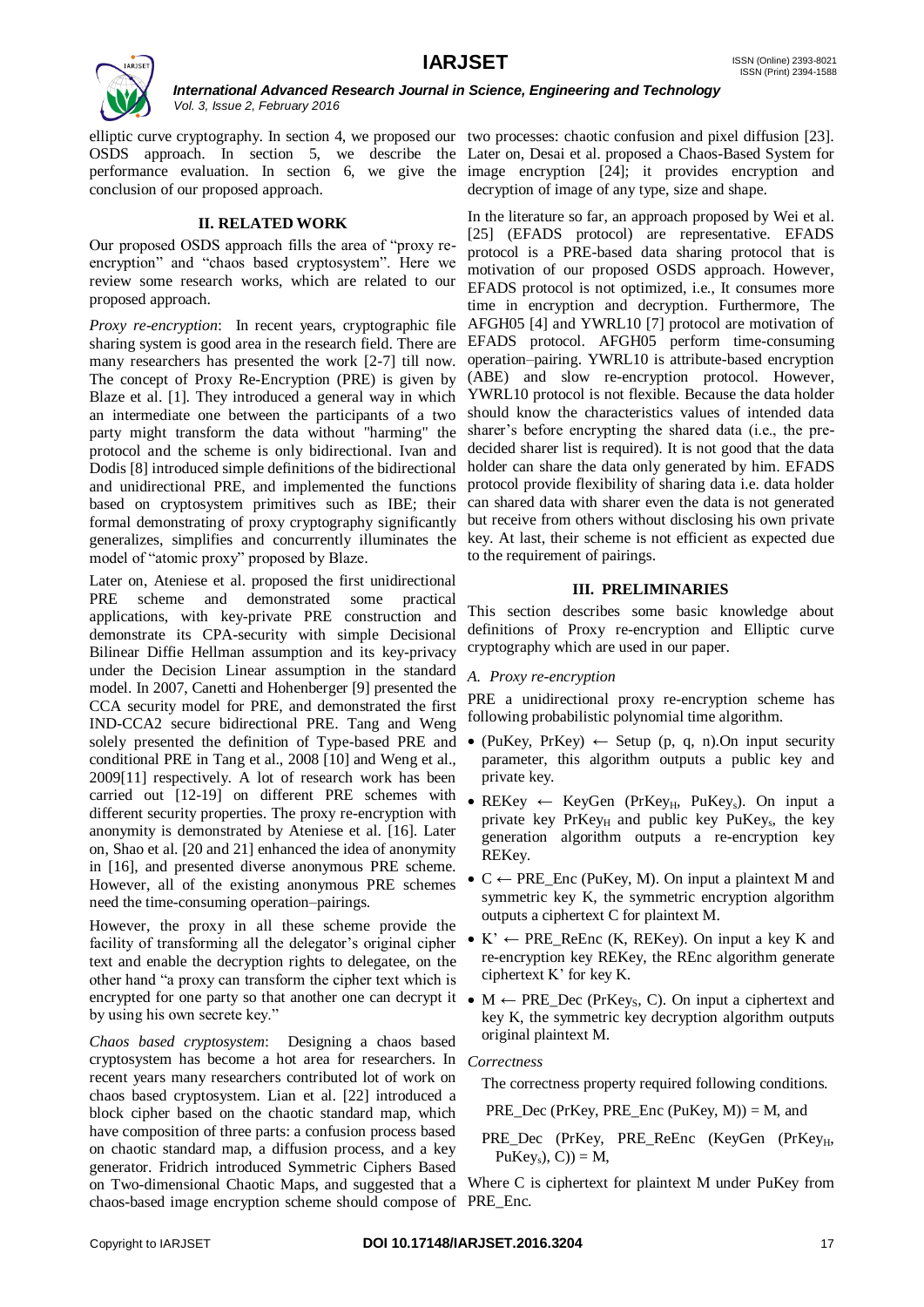

# *B. Elliptic Curve Cryptography*

ECC is a [public-key cryptography](https://en.wikipedia.org/wiki/Public-key_cryptography) based on the algebraic structure of [elliptic curves](https://en.wikipedia.org/wiki/Elliptic_curve) over [finite fields.](https://en.wikipedia.org/wiki/Finite_field) One of the By computing the above equation data sharer got the main advantage of ECC cryptography is that, it provide the same level of security with smaller key non-ECC cryptography with larger key (with plain [Galois fields](https://en.wikipedia.org/wiki/Galois_field) as a basis). The use of elliptic curves in cryptography was suggested independently by [Koblitz](https://en.wikipedia.org/wiki/Neal_Koblitz) and [Miller](https://en.wikipedia.org/wiki/Victor_S._Miller) [26] in 1985. Elliptic curve cryptography algorithms entered wide use in 2004 to 2005 [27].

### *Elliptic Curve*

An elliptic group  $E_p$   $(a, b)$  is determined by following computations

$$
x3 + ax + b \bmod p
$$
  
[for  $0 \le x < p$ , a and  $b < p$ .

Where *a* and *b* are integers and *p* is a prime number and must satisfy the following condition.

$$
4a^3 + 27b^2 \bmod p \neq 0
$$

For each value of *x*, we are required to find that whether it is in quadratic residue or not. If it is in quadratic residue then elliptic group have two values else the point is not in the  $E_p(a, b)$ .

Now one need to obtained quadratic residue by computing  $x^2$  mod p and  $(p-x)^2$  mod p therefore the quadratic residue is  $Q_p$  = set of  $\frac{p-1}{2}$ .

*Operation over elliptic* 

Let the points  $P = (x_1, y_1)$  and  $Q = (x_2, y_2) \in E_p(a, b)$  and O is point on infinity. The rules over  $E_p(a, b)$  are:

 $1. P + O = O + P = P$ 2. If  $P = (x_1, x_2)$  and  $Q = (x_1, -y_1) = -P$ , then  $P + Q = O$ 3. If Q  $\neq$  -P, then P + Q = (x<sub>3</sub>, y<sub>3</sub>)

$$
x_3 = \lambda^2 - x_1 - x_2 \mod p
$$
  

$$
y_3 = \lambda(x_1 - x_3) - y_1 \mod p
$$

where

$$
\lambda \triangleq \begin{cases} \frac{y_2 - y_1}{x_2 - x_1} & \text{if } P \neq Q \\ \frac{3x_1^2 + a}{2y_1} & \text{if } P = Q \end{cases}
$$

#### *Elliptic Curve Cryptography*

It can be used to encrypt plaintext P, into ciphertext C by  $4$ . encoding plaintext P into a point  $P_M$  from the elliptic 5. group  $E_p(a, b)$ . Then choose a generator point,  $G \in E_p(a)$ , *b*), such that smallest value of n for which  $nG = O$  is a 6. very large prime number. Then make  $E_p$   $(a, b)$  and  $G$ public.

User select a private key,  $PrKey_H < n$  and determine the public key PuKey $_H = n_A G$ . To encrypt the message point To decrypt the encrypted matrix, inverse this process.  $P_M$  for data sharer, data holder choose a random integer  $k$  Then read the character from the matrix and put that into a and encrypt the message and get the ciphertext points part sequential data form. P<sub>C</sub> using data sharer's public key PuKey.

$$
P_C = [kG, (P_M + k \text{ PuKey}_S)]
$$

At receiver side data sharer got pair of points,  $P_C$ , then data sharer calculate the following

$$
(P_M + k \text{ PuKey}_S) - [PrKey_S(kG)] = (P_M + k \text{ PrKey}_SG) - [PrKey_S(kG)] = P_M
$$

plaintext information  $P_M$ , corresponding to message M.

#### **IV. PROPOSED SCHEME**

In our proposed OSDS scheme, an optimized and secure data sharing approach for cloud computing with proxy reencryption and chaotic standard map.

The developed approach provides a method for fast data encryption and decryption. For chaotic based cryptography we transform our data into a matrix form by using 2D array. Place the text data into tabular form or matrix form so that each array element is a character. And then transform the table or matrix by using chaotic map function, with random couple coordinates and specified key.

We determine random couple( $r_x$ ,  $r_y$ ), by calculating cumulative sum of

$$
r_x = rand \Big( sum(key(1, 1:5)) \Big),
$$
  

$$
r_y = rand \Big( sum \Big( key(1, 6:10) \Big) \Big)
$$

Now determine the new coordinates for some previous and original coordinates by computing the following

$$
x_1 = mod(i + r_x + r_y + j, N),
$$
  

$$
y_1 = mod(j + r_y + 1 * sin\left(\frac{x_1 * 256}{2\pi}\right), N\right)
$$

where  $x_1, y_1$  are the new generated coordinates,  $i, j$  are the previous and original coordinates, and *N* is the size of matrix.

We have modified matrix or encrypted matrix with a specified key. The decryption process is inverse of encryption and equally simple for those who hold the key.

At description level

1. To convert the data into 2D matrix

 $n_1$  = count all character of data or message including space.

- 2. Check whether  $n_1$  is a perfect square, if not choose a smallest integer value m, which is greater than  $n_1$ . m must be a perfect square.
- 3. Initialize  $n = sqrt(m)$ .
- Create a matrix of  $n \times n$  order.
- Put the value of  $n_1$ , character by character into  $n \times n$ matrix.
- If there are empty cells at the end of the matrix put the space in that empty cell.
- 7. Apply chaotic standard map method on the matrix and obtained a new modified or encrypted matrix.

At algorithm level

- 1. Data = plaintext;
- 2.  $N_1$  = count data;
- 3. Initialize integer temp &  $N = 0$ ;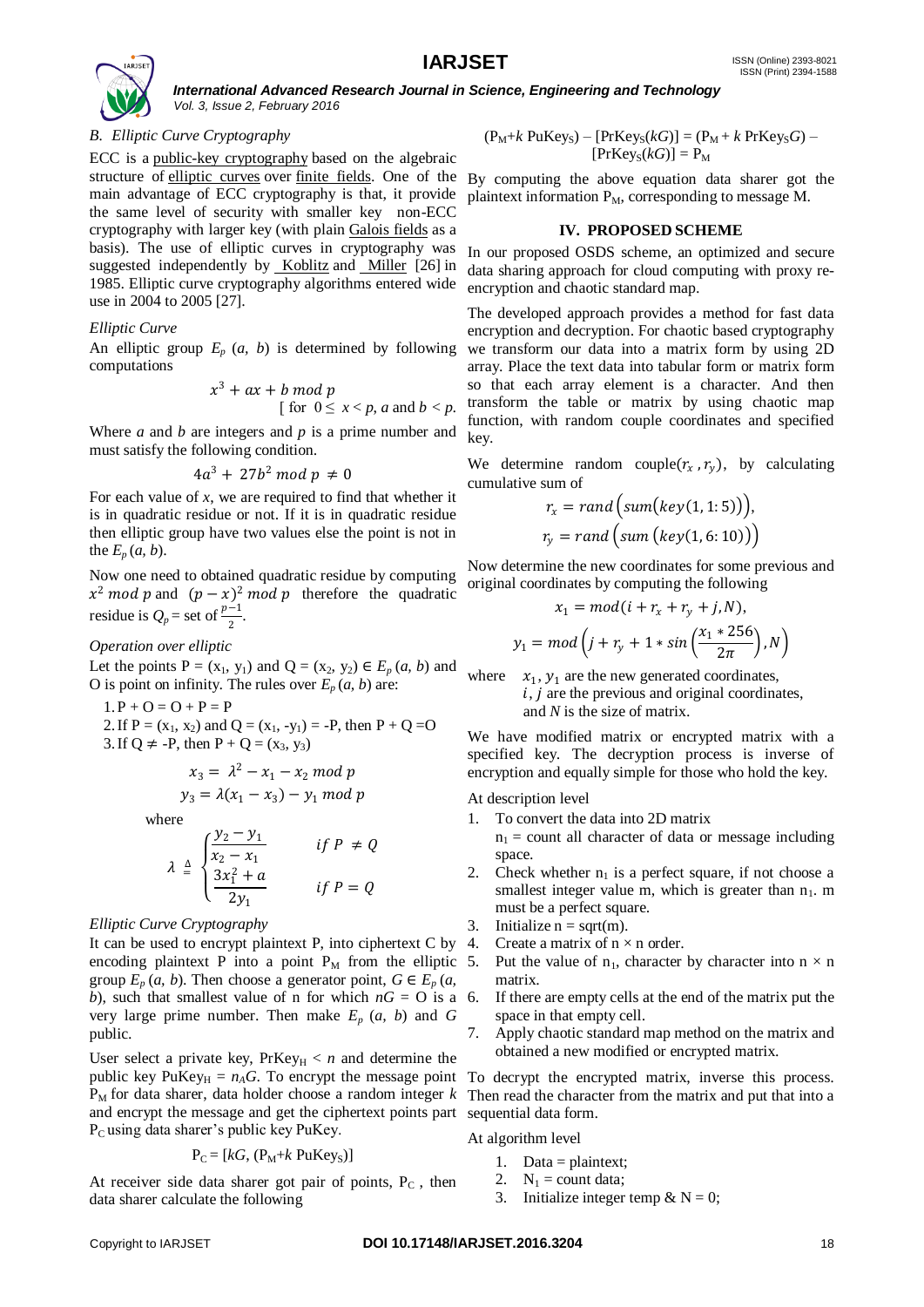

and

4. Repeat

{

}

{  $temp = sqrt(N_1);$ 

if temp  $*$  temp  $== N_1$ 

$$
N = temp;
$$

$$
exit loop and go to step 5;
$$

$$
\frac{1}{2}
$$

$$
N_1++;
$$

} 5. Mat  $[N] \times [N] = Data$ ;



**Fig. 4.1** Encryption process by chaos based cryptosystem.



**Fig. 4.2** Decryption process by chaos based cryptosystem.





where *P*' is encrypted plaintext, *K'* is encrypted key,

*K"* is re-encrypted key,

*I<sup>n</sup>* is index number related to corresponding data

*REKey* is the re-encryption key.

- Here data holder upload the encrypted file  $[P', K', I_n]$ (encrypted by executing  $P' \leftarrow Chaos\_Enc(K, P)$ .) and index number related to corresponding encrypted file to the cloud server.
- Then data holder send the re-encryption key (REKey,  $I_n$ ) with index number to cloud.
- If data sharer wants the data from data holder, data sharer ask for data to data holder, then data holder send the index number  $(I_n)$  for that particular data.
- Data sharer send the index number  $(I_n)$  to the cloud server after that cloud server find the associated data  $(P', K', I_n)$  and re-encryption key REKey.
- Cloud server transform the encrypted data file  $(P', K')$ into  $(P', K'')$ , and send re-encrypted data file  $(P', K'')$  to that perticular data sharer.
- At last data sharer determine the key K with his private key PrKeys by executing PRE decryption algorithm,  $K$ ← PRE Dec (PrKeys, K").
- Then obtain the original data content P (plaintext) by executing  $M \leftarrow$  Chaos Dec (K, P').

# **V. PERFORMANCE EVALUATION**

A cloud computing system has to resolve diverse hurdles security measure, reliability and many more. Sometimes unexpected behaviour of demands and other various issues which are consider that why experiments cannot be done on the real computing environment, if it is done then it will cost to the customer.

By using MATLAB 2012b, we implemented our OSDS approach and EFADS protocol (simple with only time complexity) on a personal computer Dell Inspiron N4010 equipped with the Intel $(R)$  Core $(TM)$  i3 CPU M350 at frequency of 2.27 GHz that is runs on operating system Windows 7 Home Basic.

Based on the above tentative outcomes, we compare our proposed OSDS approach with EFADS approach in terms of computational cost in encryption and decryption and results are plotted in Fig. 5.1 and 5.2.

For evaluating performance, we applied both previous EFADS and our proposed OSDS approach on following number of data, and found that our proposed approach provide optimal cost as compared to existing EFADS protocol.

In below table we evaluate the performance of individual approach applying on some information message or data message.

On the basis of these evaluations we compare our proposed OSDS approach with EFADS protocol and found that computational time cost of our OSDS approach is less as compared to EFADS protocol.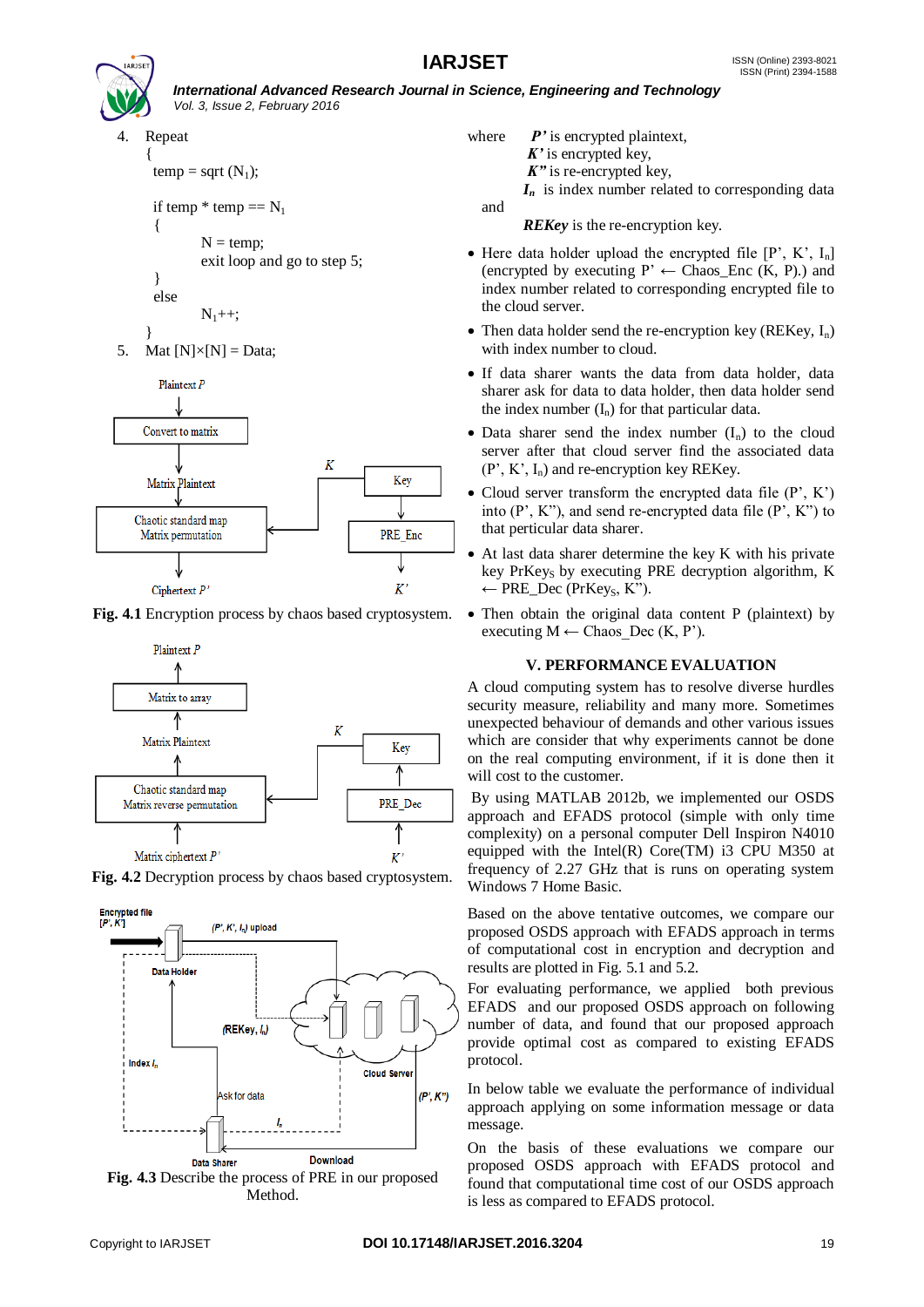



| S.No.               | Plaintext            | Ciphertext                                 | Encryption    | Decryption    |
|---------------------|----------------------|--------------------------------------------|---------------|---------------|
|                     |                      |                                            | time (in sec) | time (in sec) |
| Data1.              | PROXY RE-ENCRYPT     | $a^{\sim}$ im IP $\partial$ PN<br>g        | 0.0086194     | 0.0084704     |
| Data <sub>2</sub> . | <b>SATI</b>          | Эy                                         | 0.0069089     | 0.0069129     |
| Data3.              | Chaotic Standard Map | $\hat{A}$ , $\phi$ , $\hat{s}$<br>• $id-t$ | 0.0093142     | 0.0093776     |
| Data4.              | Elliptic Curve       | EÓ ZIÒÚ÷ ö t mHfZÆeáÈ d                    | 0.010236      | 0.010219      |
|                     | Cryptography         | rl                                         |               |               |
| Data <sub>5</sub> . | RSA Cryptography     | d fe $\&$ m r # 5 5                        | 0.0088101     | 0.0087797     |

Table 5.2 The experimental results of computational time of our proposed OSDS approach.

| S.No.               | Plaintext                   | Ciphertext                                                                                                                                                                                                                                                                                                                                                                                               | Encryption    | Decryption    |
|---------------------|-----------------------------|----------------------------------------------------------------------------------------------------------------------------------------------------------------------------------------------------------------------------------------------------------------------------------------------------------------------------------------------------------------------------------------------------------|---------------|---------------|
|                     |                             |                                                                                                                                                                                                                                                                                                                                                                                                          | time (in sec) | time (in sec) |
| Data1.              | <b>PROXY RE-ENCRYPT</b>     | $E^{\circ}$ i ü d $X$ $\bullet$ Q fi                                                                                                                                                                                                                                                                                                                                                                     | 0.0035679     | 0.0034927     |
| Data <sub>2</sub> . | <b>SATI</b>                 | ¥                                                                                                                                                                                                                                                                                                                                                                                                        | 0.0016811     | 0.0019248     |
| Data3.              | Chaotic Standard Map        | Øã 4 $3-I$ ëSÅ' <sup>1</sup>                                                                                                                                                                                                                                                                                                                                                                             | 0.0042273     | 0.004225      |
| Data4.              | Elliptic Curve Cryptography | $v < C$ \$eI<br>$\overline{A}$ $\mathbf{a} \times \overline{C}$ $\overline{D}$ $\overline{A}$ $\overline{O}$ $\overline{O}$ $\overline{O}$ $\overline{O}$ $\overline{O}$ $\overline{O}$ $\overline{O}$ $\overline{O}$ $\overline{O}$ $\overline{O}$ $\overline{O}$ $\overline{O}$ $\overline{O}$ $\overline{O}$ $\overline{O}$ $\overline{O}$ $\overline{O}$ $\overline{O}$ $\overline{O}$ $\overline{O$ | 0.0052114     | 0.0053364     |
| Data <sub>5</sub> . | RSA Cryptography            | $M\pm i^{\circ}TPE$ $Q\rightarrow \alpha A\AA$                                                                                                                                                                                                                                                                                                                                                           | 0.0037513     | 0.0036426     |



Fig. 5.1 Computational cost in encryption between our proposed OSDS approach and EFADS protocol.



Fig. 5.2 Computational cost in decryption between our proposed OSDS approach and EFADS protocol.